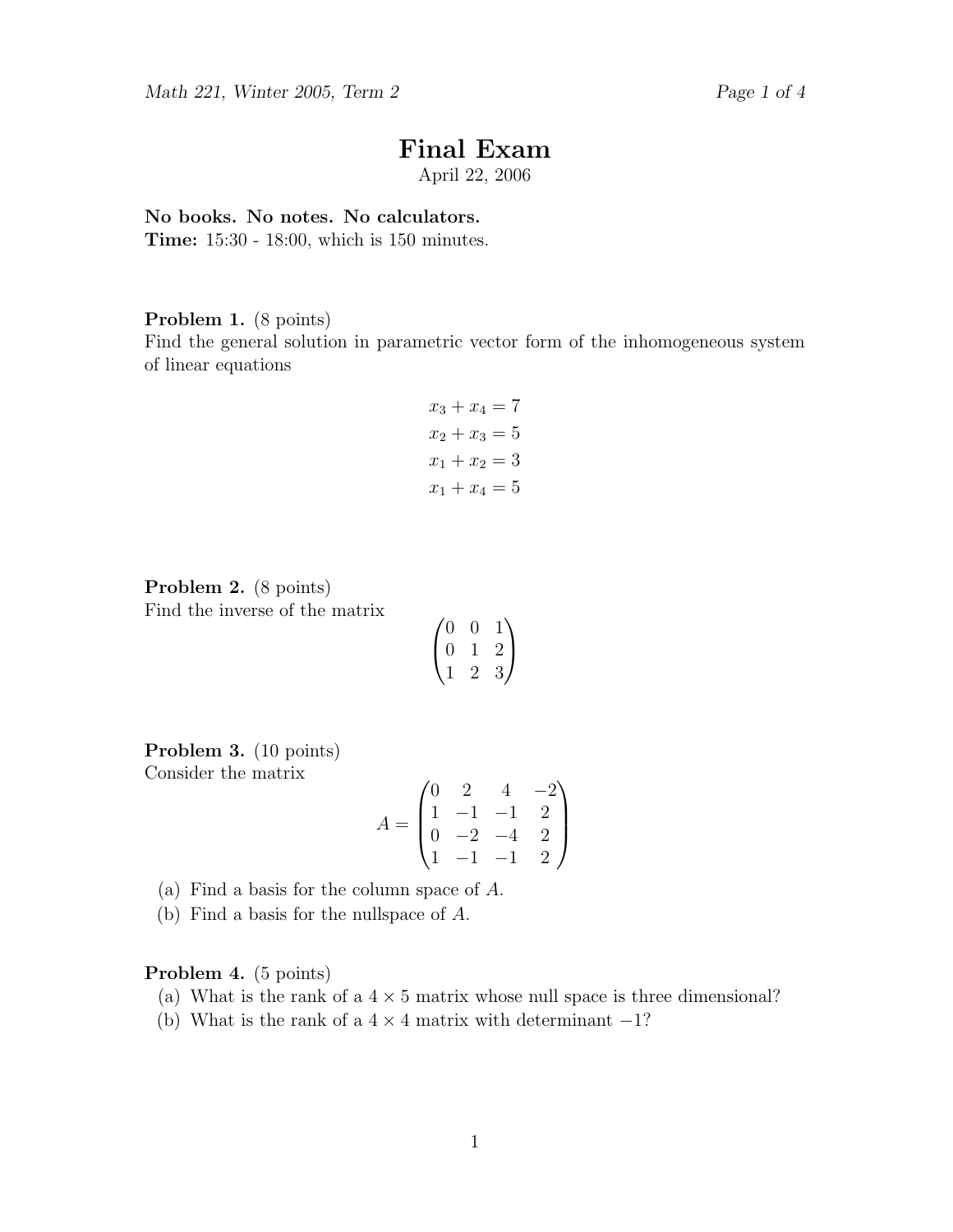I L S

 $\setminus$  $\cdot$ 

#### Problem 5. (6 points)

The colour of light can be represented in a vector  $\sqrt{ }$  $\mathcal{L}$ R G B  $\setminus$ , where  $R =$  amount of red,  $G =$  amount of green and  $B =$  amount of blue. The human eye and the brain transform the incoming signal into the signal  $\sqrt{ }$  $\mathcal{L}$ I L S  $\setminus$ , where

$$
I = \text{intensity} = \frac{R + G + B}{3}
$$

$$
L = \text{long-wave signal} = R - G
$$

$$
S = \text{short-wave signal} = B - \frac{R + G}{2}
$$

- (a) Find the matrix  $P$  representing the transformation from  $\sqrt{ }$  $\mathcal{L}$ R G B  $\setminus$  to  $\sqrt{ }$  $\overline{1}$
- (b) Consider a pair of yellow sunglasses for water sports which cuts out all blue light and passes all read and green light. Find the matrix A which represents the transformation incoming light undergoes as it passes through the sunglasses.
- (c) Find the matrix for the composite transformation which light undergoes as it first passes through the sunglasses and then the eye.

Problem 6. (6 points) Find the determinant of the matrix

$$
\begin{pmatrix} 1 & 1 & 1 & 1 \\ 1+a & 1 & 1 & 1 \\ 1 & 1+b & 1 & 1 \\ 1 & 1 & 1+c & 1 \end{pmatrix}
$$

#### Problem 7. (10 points)

Consider the system of differential equations

$$
\vec{x}' = A\vec{x} \qquad \text{where} \qquad A = \begin{pmatrix} 0 & 1 \\ 1/4 & 3/4 \end{pmatrix}
$$

(a) Classify the origin as either an attractor, repellor, or saddle point. Justify your answer.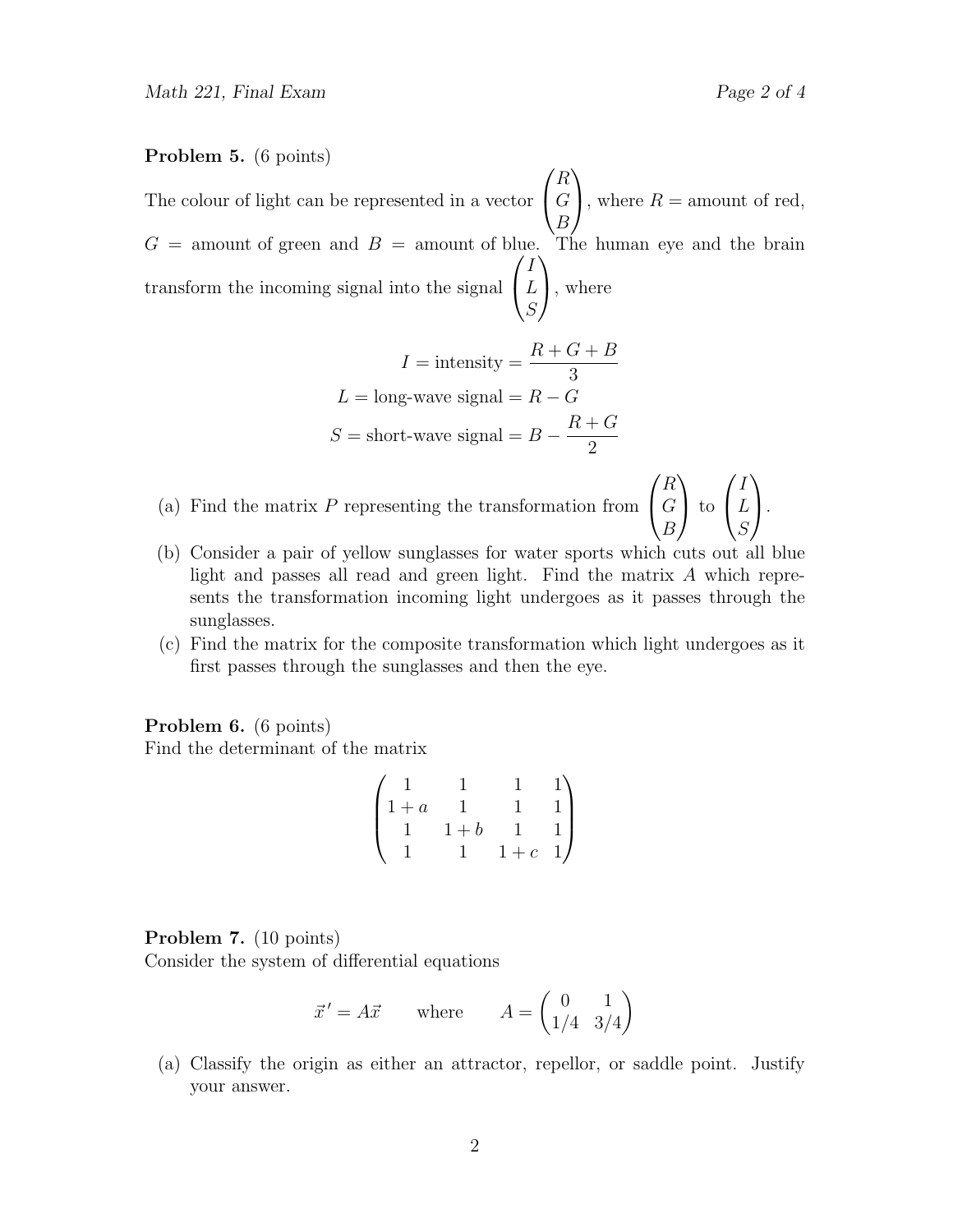(b) Solve the initial value problem 
$$
\vec{x}' = A\vec{x}
$$
, with  $\vec{x}(0) = \begin{pmatrix} -2 \\ 3 \end{pmatrix}$ .

# Problem 8. (6 points)

Determine whether or not the following matrix is diagonalizable. Show all work. Do not diagonalize the matrix.

$$
A = \begin{pmatrix} 0 & 2 & 4 \\ 0 & -1 & -2 \\ 1 & 0 & -1 \end{pmatrix}
$$

# Problem 9. (8 points)

The following matrix A is diagonalizable.

$$
A = \begin{pmatrix} 3 & -2 & 0 \\ -\frac{1}{2} & 3 & 0 \\ 0 & 0 & 4 \end{pmatrix}
$$

- (a) Find all eigenvalues of A and their (algebraic) multiplicities.
- (b) For each eigenvalue find a basis of the corresponding eigenspace.

# Problem 10. (6 points)

Suppose you know the following about a  $2 \times 2$ -matrix A.

$$
A\begin{pmatrix} 1 \\ 3 \end{pmatrix} = \begin{pmatrix} 1 \\ 3 \end{pmatrix} \qquad A\begin{pmatrix} 1 \\ 4 \end{pmatrix} = \frac{1}{3} \begin{pmatrix} 1 \\ 4 \end{pmatrix}
$$

- (a) Find A. (Hint: Write A as  $A = PDP^{-1}$ , for a diagonal matrix D.)
- (b) Find  $\lim_{n\to\infty} A^n$ .

# Problem 11. (4 points)

Find the matrix of the quadratic form  $Q$  in four variables given by the formula

$$
Q(x_1, x_2, x_3, x_4) = \det \begin{pmatrix} x_1 & x_2 \\ x_3 & x_4 \end{pmatrix}
$$

#### Problem 12. (8 points)

Let  $\vec{v} =$  $\begin{pmatrix} 1 \end{pmatrix}$ −1  $\setminus$ and consider the quadratic form  $Q$  in two variables defined as follows: for a vector  $\vec{x}$  in  $\mathbb{R}^2$ , 2

$$
Q(\vec{x}) = (\vec{x} \cdot \vec{v})^2
$$